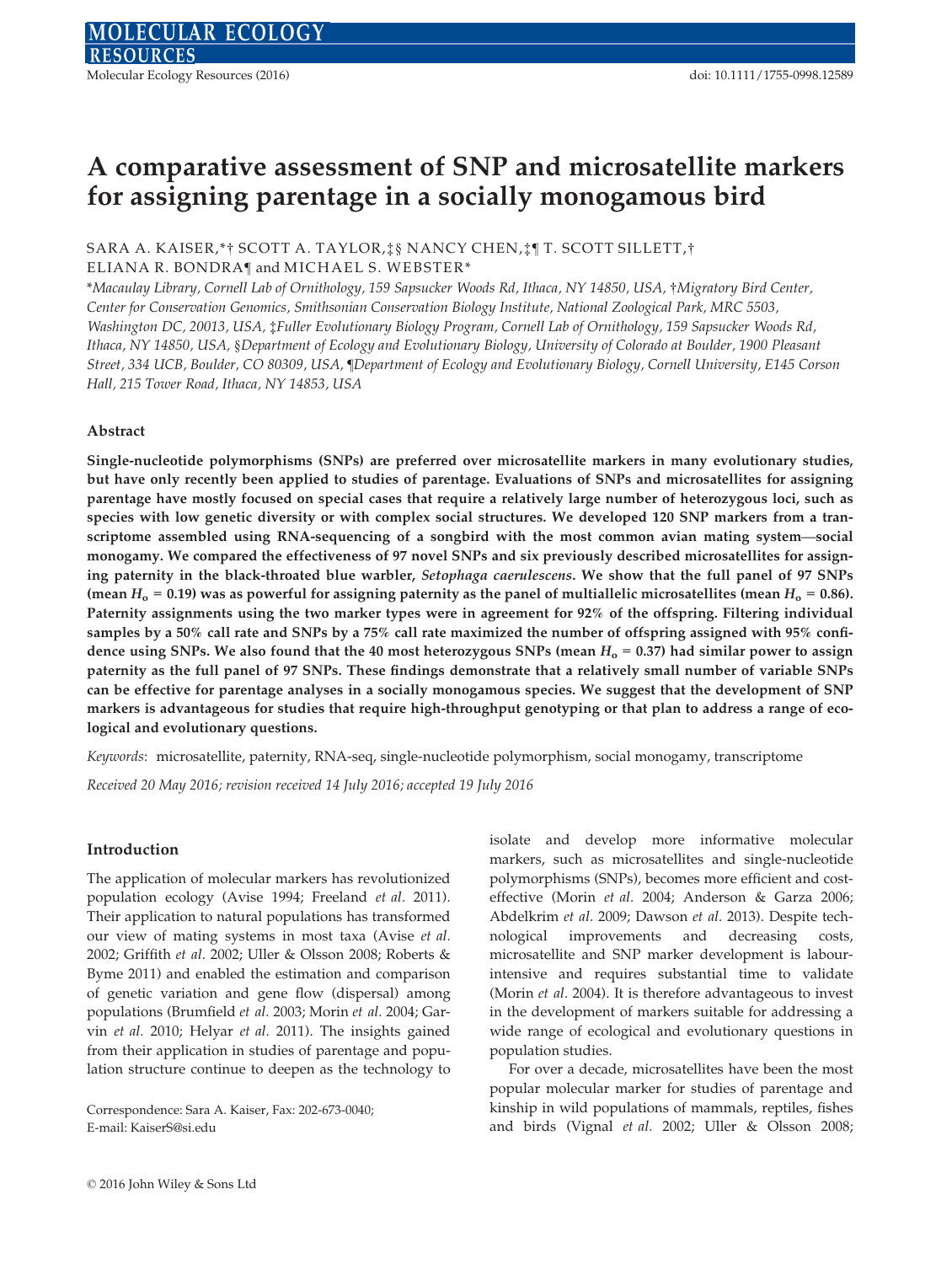#### 2 S. A. KAISER ET AL.

Coleman & Jones 2011; Dawson et al. 2013). Microsatellites are highly polymorphic at each locus because of their high mutation rates, which means that only a few microsatellite loci are necessary to distinguish individuals and estimate relatedness. However, microsatellites can also be difficult to score accurately (high genotyping error), requiring methods to quantify and minimize genotyping error rates in parentage analyses (Pompanon et al. 2005; Kalinowski et al. 2007). In contrast, SNPs present a more attractive marker for many population-level questions due to their abundance and broader genome coverage (coding and noncoding regions; Brumfield et al. 2003), ease of scoring (low genotyping error; Ranade et al. 2001), high-throughput and low-cost genotyping (Anderson & Garza 2006) and known mutational processes (Brumfield et al. 2003; Ellegren 2004). For studies of parentage, however, the power to exclude nonparents may be lower in SNPs because these markers are mostly biallelic compared to multiallelic microsatellites, and their allele frequencies are often skewed, resulting in low heterozygosity (Marth et al. 2001; Glaubitz et al. 2003). This power issue can be resolved by using a larger set of SNP markers (Glaubitz et al. 2003; Anderson & Garza 2006). Comparisons between microsatellites and SNPs for use in parentage studies are mostly limited to model species with reference genomes (Anderson & Garza 2006), domesticated and farmed species (Heaton et al. 2002; Rengmark et al. 2006; Sellars 2014) and species with low genetic diversity (Tokarska et al. 2009; Fernández et al. 2013; but see Hauser et al. 2011). Comparisons of these marker types are lacking for wild populations of most taxa and for species with a range of mating systems (Weinman et al. 2014).

Birds have been important for studies of extra-pair paternity across the diversity of animal mating systems (Westneat et al. 1990; Griffith et al. 2002; Westneat & Stewart 2003; Wan et al. 2013), but the effectiveness of SNPs for parentage has not been comprehensively examined. Some bird studies have used SNPs in combination with microsatellites for parentage analysis when using microsatellites alone was not informative (Backström et al. 2008; Cramer et al. 2011; Labuschagne et al. 2015). One study of a cooperatively breeding bird found that SNPs performed as well as microsatellites at assigning paternity (Weinman et al. 2014). However, only a small fraction (9%) of bird species are cooperative breeders compared to 90% that are socially monogamous (Griffith et al. 2002; Cockburn 2006; Jetz & Rubenstein 2011). Complex kin structure in cooperatively breeding mating systems should require a larger number and higher variability of SNPs to assign paternity because of higher relatedness among potential fathers than in socially monogamous mating systems (Weinman et al. 2014). It is unclear how many polymorphic SNPs would be adequate for assigning paternity in a socially monogamous species with a large number of potential fathers.

We address this knowledge gap by comparing the power of SNPs and microsatellites for paternity assignment in the socially monogamous black-throated blue warbler, Setophaga caerulescens. We have studied the mating system of this migratory bird at a site in the northern portion of its breeding range for over 20 years (Holmes 2007, 2011). Paternity analyses using genotypes generated from six microsatellites have revealed that extra-pair fertilizations are common in this population, occurring in 56% of nests (Webster et al. 2001; Kaiser et al. 2015). For this study, we developed SNP markers from a transcriptome assembled using RNA-sequencing (RNA-seq) of black-throated blue warblers sampled in northern populations. We genotyped individuals with each set of markers and compared the results of paternity analyses using the most widely used parentage program, CERVUS version 3.0 (Kalinowski et al. 2007). Missing data are a challenge in studies that use reduced representation genomic approaches combined with high-throughput sequencing methods to identify and genotype SNPs (Nielsen et al. 2011; Toews et al. 2015). To inform filtering decisions of missing data, we assessed how adjustments in the variant filtering parameters affected the confidence of paternity assignments for subsets of SNPs. We then determined the number and variability of SNPs that were sufficient to obtain similar parentage assignment success to those generated from analyses using the full panel of microsatellites or SNPs. This comprehensive assessment provides valuable information for investigators developing SNP markers from the transcriptomes of nonmodel organisms for use in population studies of socially monogamous species.

### Materials and methods

#### Population sampling

We conducted a long-term parentage study of a marked population of black-throated blue warblers breeding in the 3160-ha Hubbard Brook Experimental Forest, Woodstock, New Hampshire, USA (43°56'N, 71°45'W); 1995– 2015. The study area is in the northern portion of their breeding range, which extends from the north-eastern United States and southern Canada southward along the higher elevations of the Appalachian Mountains (Holmes et al. 2005). In each breeding season, we captured, colour-banded and collected blood samples from adults, and monitored nesting attempts by social parents (those defending territories and providing parental care). We banded and collected blood samples from nestlings 6 days posthatching (mean clutch size  $= 3.6$ , range  $= 2-5$ eggs; Holmes et al. 2005). All blood samples were stored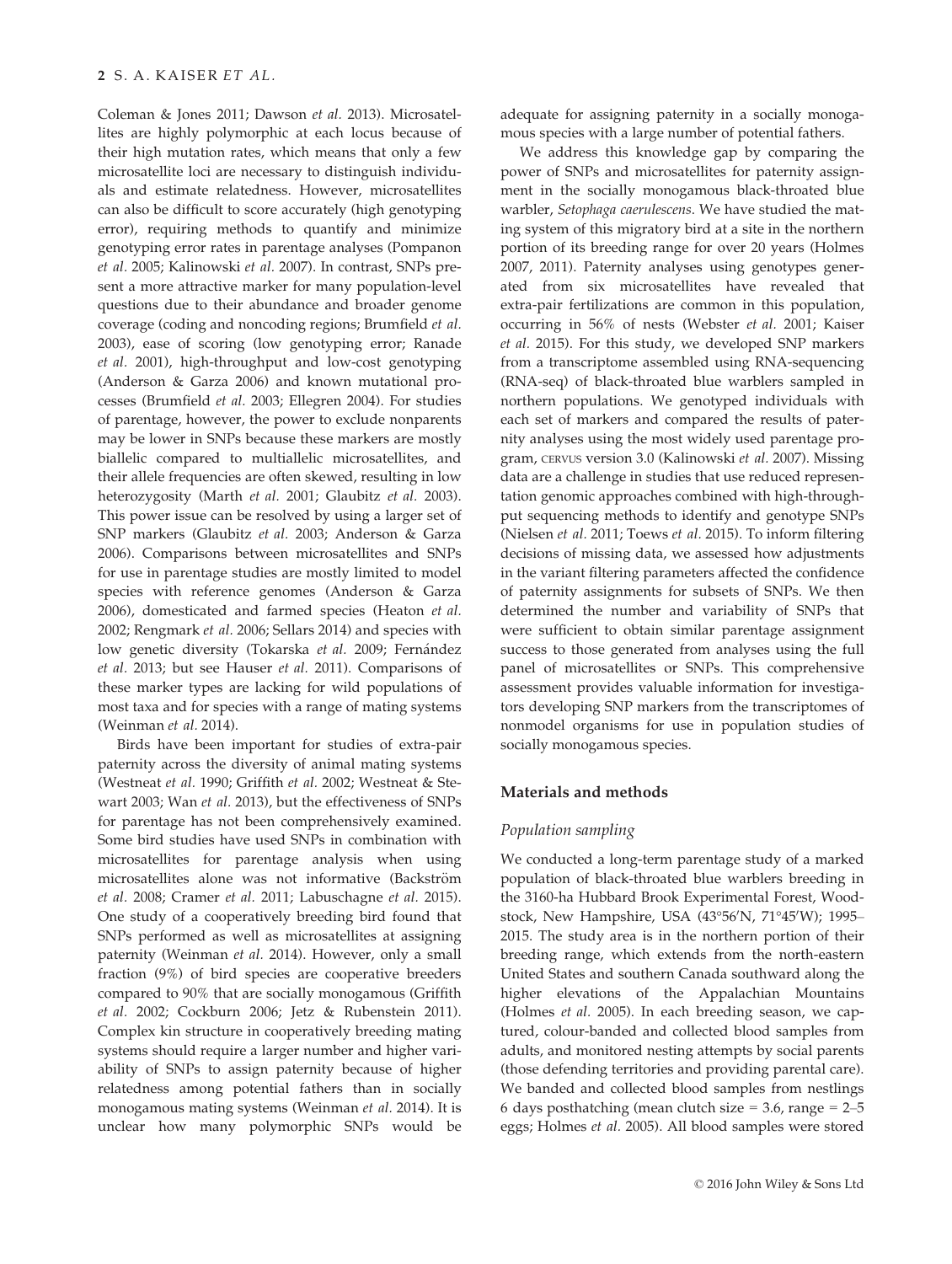transcriptome using both cDNA libraries with TRINITY version 2013-02-25 (Grabherr et al. 2011; Haas et al. 2013). We filtered our raw transcriptome assembly by remov-

in lysis buffer (White & Densmore 1992) and genomic DNA extracted using Qiagen DNeasy Blood and Tissue kits (Qiagen). We quantified DNA yields using a QUBIT 2.0 Fluorometer (Life Technologies) to check that final concentrations were at least 10 ng/ $\mu$ L for genotyping. We followed protocols approved by our Institutional Animal Care and Use Committees to capture, handle, mark and sample black-throated blue warblers (Cornell University, 2009-0133; Smithsonian National Zoological Park, 08-11, 12-12; Wellesley College, 1304).

## Transcriptome assembly from RNA-sequencing

RNA-sequencing and transcriptome assembly were carried out following Mason & Taylor (2015). We constructed two barcoded RNA-seq libraries for transcriptome assembly and SNP discovery. The first RNA-seq library was generated by combining 15 mg each of liver, muscle and brain (45 mg total tissue) from one adult male black-throated blue warbler that we collected and preserved in RNAlater (Qiagen) during the 2013 breeding season in the Adirondack Mountains, NY. We used a TissueRuptor (Qiagen) to homogenize the individual tissue pool. The second RNA-seq library was generated by pooling 25 µL of whole blood preserved in RNAlater obtained from 10 individuals sampled during fall migration in 2013 at the Braddock Bay Bird Observatory, NY. We followed the 'standard' mRNA extraction protocol as detailed in the Dynabeads<sup>®</sup> mRNA  $DIRECT^{TM}$  kit (Invitrogen). We performed the mRNA extraction protocol twice to maximize the removal of rRNA from our extraction before constructing cDNA libraries. We converted mRNA into cDNA libraries using the NEBNext RNA First Strand Synthesis Module (New England BioLabs). We then performed second strand cDNA synthesis, end repair, dA-tailing and adaptor ligation for each cDNA library. Following adapter ligation and library purification, we performed 12 cycles of the 'denaturation annealing extension' step during the index PCR. We assessed the quality and quantity of cDNA using the QFC algorithm and an Agilent Bioanalyzer 2100. The two barcoded cDNA libraries were pooled in equimolar ratio and sequenced on a single lane using 100-bp single-end reads on an Illumina HiSeq 2000 at the Cornell University Core Laboratories Center. Raw, demultiplexed reads are available through the NCBI Short Read Archive (SRA Accession nos: [SRR3164929,](http://www.ncbi.nlm.nih.gov/nuccore/SRR3164929) [SRR3165127](http://www.ncbi.nlm.nih.gov/nuccore/SRR3165127); [PRJNA311681\)](http://www.ncbi.nlm.nih.gov/nuccore/PRJNA311681).We demultiplexed 166 622 978 barcoded reads, filtered the reads (min phred-scale quality score  $= 20$ ) and trimmed low-quality sequences and sequences including contamination from Illumina adapters with TRIMMOMATIC version 0.27 (Lohse et al. 2012), resulting in 155 550 748 single-end reads. We conducted a de novo assembly of the reference

ing contigs that failed to meet a 2-TPM threshold in at least one individual and retained only the longest isoform of each transcript. The resulting assembly consisted of 16 261 transcripts with an average contig length of 977 bp and N50 of 2107 bp. SNP marker development

> We aligned trimmed reads from all 11 individuals to the transcriptome assembly using the BURROWS–WHEELER ALIGNER (BWA-backtrack, version 0.7.13; Li & Durbin 2009) with default parameters. We used Picard tools ([http://](http://broadinstitute.github.io/picard) [broadinstitute.github.io/picard](http://broadinstitute.github.io/picard)) to sort, clean and merge the resulting binary alignment files (BAM) files and to mark PCR duplicates before indel realignment and SNP calling with UnifiedGenotyper in the GENOME ANALYSIS TOOLKIT (GATK version 3.1; DePristo et al. 2011). We followed the GATK best practices for SNP calling, skipping the base quality recalibration and variant quality recalibration steps because we did not have a set of known variants. After removing monomorphic sites and filtering based on a number of standard quality metrics (Fisher Strand FS <30, read depth >10, site quality >50, RMS Mapping Quality MQ >35, Qual by Depth QD >3), we found 122 680 SNPs and 7056 indels. From this panel of genomewide SNPs, we selected the highest quality 5000 biallelic SNPs spaced at least 150 bp apart (read depth  $>45$ , site quality  $>90$ , QD  $>10$ , MQ  $>35$ ). We checked for potential splice sites in the 150-bp flanking regions of each SNP by aligning the 301-bp fragments to the zebra finch (Taeniopygia guttata) genome (assembly 3.2.4) using standalone BLAST (blast-n algorithm, default parameters; Camacho et al. 2009) and removed any SNPs that aligned to more than one location. Because avian genomes have high synteny (Ellegren 2010), we could assign each SNP a putative chromosome location based on the best BLAST hit based on e-value. We submitted the remaining 1325 SNPs and their flanking regions to RepeatMasker (Smit et al. 2015) and removed 614 SNPs with repetitive sequence in the flanking regions. The remaining 1229 SNPs were submitted to DNA Land-Marks Inc. (Saint-Jean-sur-Richelieu, Quebec, Canada) for primer design.

> DNA LandMarks Inc. designed the PCR and iPLEX extension primers for SNP genotyping on the Sequenom MassArray using ASSAY DESIGN SUITE version 1.0, with EX-TEND PRIMER ASSAY DESIGN version 4.1.0.17. From the 1229 SNPs identified, 17 SNP panels were randomly generated. Each panel was designed to multiplex 60 primers per well and reduce cross-binding among multiplexed primers to increase primer specificity and to reduce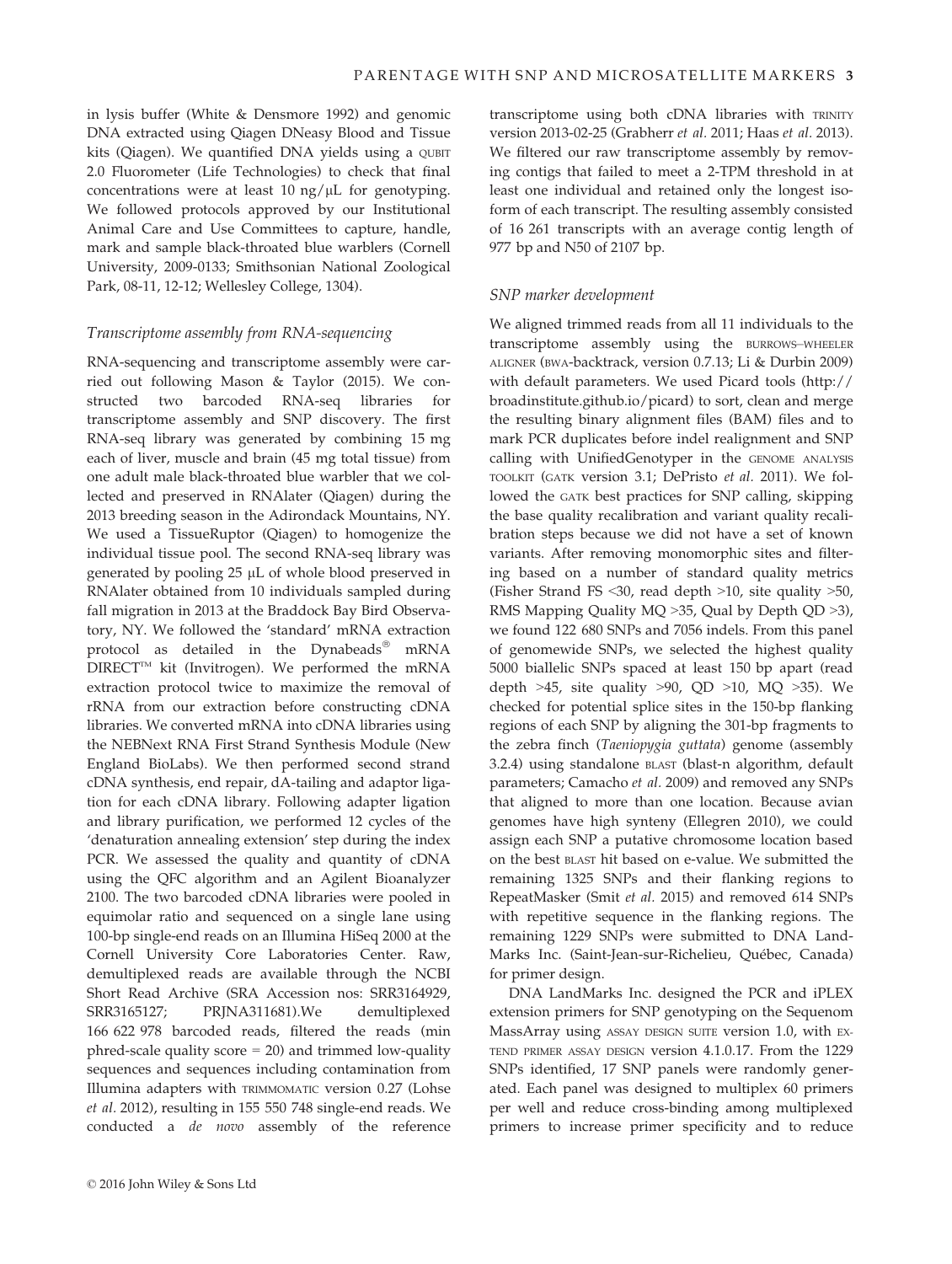genotyping errors (typically <1%; Gabriel et al. 2009). We selected two wells containing 120 SNPs distributed across chromosomes, including the Z chromosome (birds: males ZZ/ females ZW) for our SNP assay (Table S1, Supporting information).

## Microsatellite and SNP genotyping

During our 20-yr study, we genotyped 4413 offspring from 1346 nests at six polymorphic microsatellite loci previously isolated from black-throated blue warbler and related passerines (Table S2, Supporting information). We amplified  $1 \mu L$  of genomic DNA from each individual at each locus in two multiplexed PCRs (Dca28, Dpu01 and Cuu04; Dca32, Dpu16 and Vecr08) following previously described methods (Kaiser et al. 2015). The microsatellite PCR products were size-sorted on a 3730 DNA Analyzer (Applied Biosystems [ABI], Carlsbad, CA, USA) and run with the GeneScan 500 base pair LIZ internal size standard (ABI). We scored alleles at each locus by visually confirming automated scores generated by GENEMAPPER version 3.7 (ABI) and repeated PCRs at homozygous loci to verify genotypes.

For comparison of microsatellites, we selected a subset of individuals for SNP genotyping that we sampled in 2 years where 95% of the candidate fathers in the population were sampled (134 offspring from 38 nests in 2011, 104 offspring from 33 nests in 2012). SNP genotyping was conducted by DNA LandMarks Inc. using the iPLEX assay on a Sequenom MassArray. SNP loci were amplified from genomic DNA using standard PCR followed by the iPLEX single base extension reaction, which yielded allele-specific differences in mass for each SNP locus (Gabriel et al. 2009). Samples were analysed with MALDI-TOF mass spectrometry and TYPER software generated genotypes for each locus. Of the 120 SNP markers selected for genotyping, 16 SNPs were removed from the assay due to their low performance (call rate <0.5) and 7 SNPs were removed based on low minor allele frequency (MAF <0.0009). The final data set included 97 SNPs (Table S1, Supporting information). The mean call rate for the 97 loci was 94% (range: 64–99%).

# Parentage analysis

We conducted separate paternity analyses with microsatellite and SNP genotype data for each breeding season using CERVUS version 3.0, which uses a maximumlikelihood-based approach to infer parentage (Marshall et al. 1998; Kalinowski et al. 2007). CERVUS calculates the natural logarithm of the likelihood ratio (LOD score), which provides the likelihood of paternity of each candidate male relative to a random male in the population for each offspring. CERVUS uses simulations of the allele frequencies of adults in the population to calculate critical differences in LOD scores between the most likely father and all other candidate fathers to assign paternity at either 80% or 95% confidence. We simulated paternity for 10 000 offspring to determine the critical LOD scores for the assignment of paternity for each marker and subsets of the full panel of 97 SNPs (simulation parameters given in Table S3, Supporting information). In each paternity analysis, we included known mothers (confirmed via focal nest observations and later by examining the frequency of mother–offspring mismatches from microsatellite-based parentage analyses). We included broods only if the social father (i.e. the male paired to the known mother) was sampled. CERVUS assignments of the most likely fathers (>95% candidate fathers sampled in the population) were made using trio LOD scores, which statistically distinguishes among nonexcluded candidate males while considering the genotypes of the known mother and potential mistyping errors.

For microsatellite-based paternity analyses, we evaluated CERVUS assignments using trio likelihood scores and decision rules previously developed for this species (Smith et al. 2005). Briefly, if the social father had a high likelihood score but mismatched the nestling at one or two loci, we investigated the possibility of null alleles or mistyping by repeating PCRs at mismatched loci and rescoring the alleles. We accepted the CERVUS assignment of the social father as the genetic sire of a nestling if he had ≤1 mismatches. A nestling was considered sired by an extra-pair male if the social father was not listed as a candidate father by CERVUS (because of a negative trio LOD score) or had  $\geq 2$  mismatches. In these cases, we identified the extra-pair father as the male that had  $\leq 1$ mismatches and that had the highest trio LOD score. In some cases, no candidate male matched the nestling's genotype (i.e. all had >2 mismatches with the nestling). We considered these nestlings to have been sired by an unsampled male (5% of males on study plot).

For SNP-based paternity analyses, we evaluated CER-VUS assignments using trio LOD scores and reported the average number of father–offspring mismatches given the number of loci typed for assignments with 80% and 95% confidence. Based on these analyses, we developed decision rules for paternity analyses using SNP markers (see Results).

## Data sets

To compare the efficacy of SNP and microsatellite markers for assigning parentage, we filtered SNPs and individuals based on completeness (loci and sample call rate >50%). To avoid biases in the marker comparison caused by missing data, we removed 34 offspring from the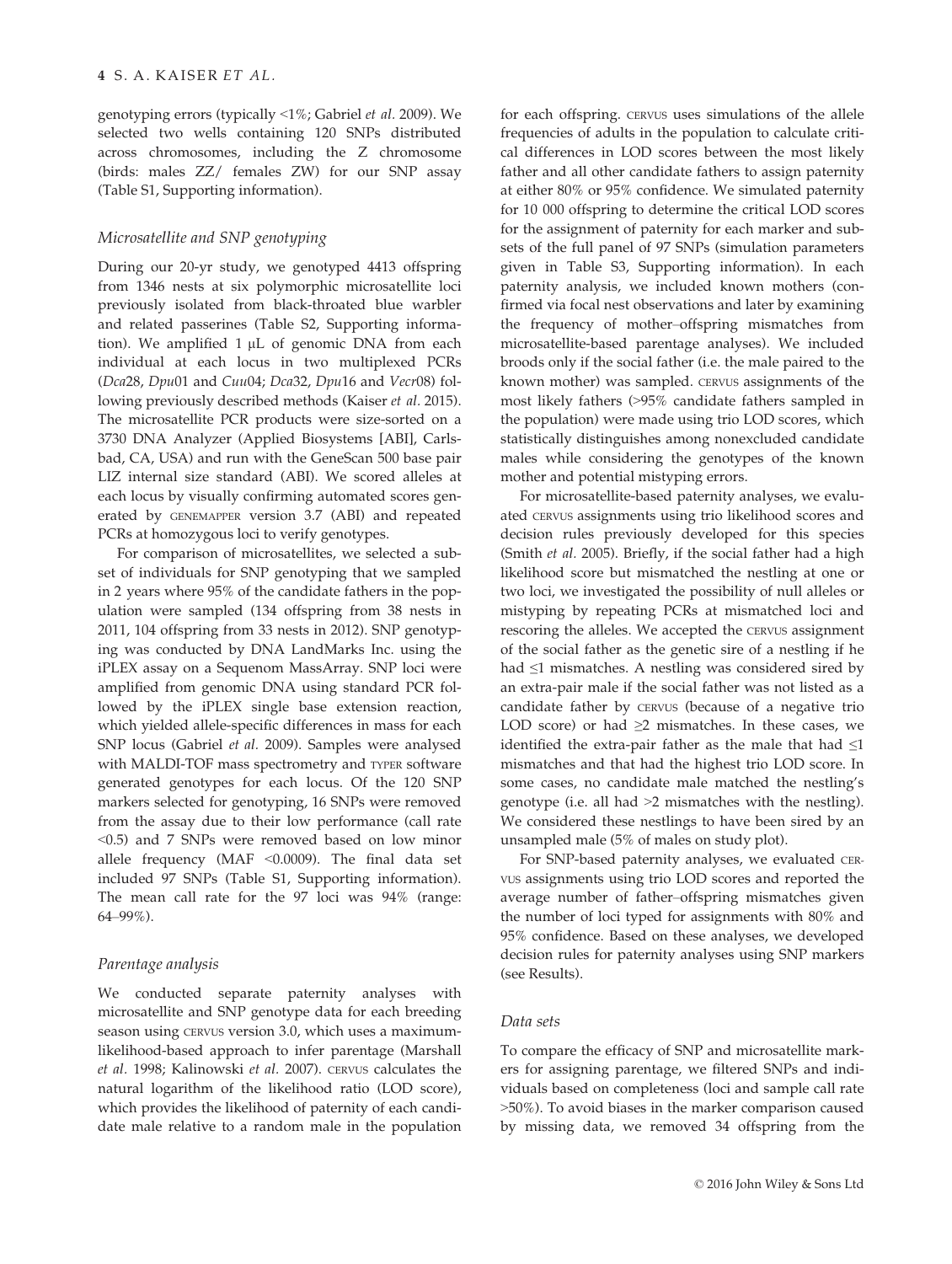microsatellite data set that were filtered from the SNP data set. This resulted in 410 individuals genotyped at 97 polymorphic SNP loci in our baseline SNP data set. We examined differences between SNPs and microsatellites in the number of offspring assigned at two CERVUS confidence levels (80% and 95%) and in the identities of assigned genetic sires (sample size = 238 offspring).

We conducted 18 additional paternity analyses with subsets of SNP loci to examine the effect of missing data on assignments of paternity and to determine the number and variability of SNP loci that would be sufficient to match assignments of paternity using the full panel of SNP loci with 95% confidence. We compared SNP data sets that differed in completeness in call rates of SNPs (loci call rate >50%, 75% and 90%), individuals (sample call rate >50%, 75% and 90%) and both SNPs and individuals (call rates >50%, 75% and 90%). We quantified the proportion of paternity assignments that matched the full panel of 97 SNPs. Next, we selected from the full panel of 97 SNP loci 1) the most heterozygous SNP loci and 2) the SNP loci with the highest call rates, and incrementally reduced the number of SNP loci included in both analyses ( $n = 97, 77, 57, 37, 27, 17, 7$ ) to compare their power and efficiency for assigning paternity. Each comparison was restricted to 198 offspring assigned to social or extra-pair fathers with 95% confidence using the baseline SNP data set (loci and sample call rate >50%, 97 SNPs).

Of the 97 SNP loci, six deviated significantly from Hardy–Weinberg equilibrium (HWE; Table S1, Supporting information). We included these SNP loci in parentage analyses because they deviated from HWE using the baseline SNP data set (loci call rate >50%) from either 2011 or 2012, but not both years. However, all but two of these loci were filtered from the reduced SNP data sets (two filtered from loci call rate >75% and four from loci call rate >90%).

## Results

## Microsatellite and SNP marker characteristics

The microsatellite panel was more polymorphic than the SNP panel, but the two markers had comparable power to assign the genetic father when the mother was known (Table 1). The mean number of alleles per locus, mean observed and expected heterozygosity and polymorphic information content (PIC) were greater for microsatellite loci. The combined nonexclusion probabilities for the father were lower for SNPs, but the combined nonexclusion probabilities for the parent pair were similar for microsatellites and SNPs. In all cases, we knew the identity of the mother from behavioural observations at the nest and our goal was to identify the genetic father of

each genotyped offspring from the sampled parents by excluding candidate fathers when the mother was known.

## Comparison of microsatellite and SNP paternity assignments

The full panel of 97 SNPs was as effective at assigning paternity as the panel of six microsatellites. Of the paternity assignments without the known mother, 206 of 238 (87%) offspring were assigned with 95% confidence using the full SNP panel, 219 of 238 (92%) offspring were assigned with 95% confidence using microsatellites, and all offspring were assigned with 80% confidence using either marker type (Table S4, Supporting information). Of the paternity assignments given the known mother, 238 of 238 (100%) offspring were assigned with 95% confidence using the full SNP panel, 237 of 238 (99%) offspring were assigned with 95% confidence using microsatellites, and all offspring were assigned with 80% confidence using either marker (Table S4, Supporting information).

Offspring were mostly assigned to the same social fathers and extra-pair fathers using microsatellites and SNPs (Table 2). Given known mothers, 194 of 238 (82%) offspring were assigned to the same father by the two markers with 95% confidence in CERVUS (highest trio LOD score). Of these assignments, 126 of 195 (65%) offspring were assigned to their social father and 68 of 195 (35%) offspring were assigned to the same extra-pair father. The average number of father–offspring mismatches for assignments with 95% confidence was 0.10 for microsatellites and 1.02 for SNPs. Two offspring were assigned the same extra-pair father by the two markers, but at different confidence levels. The microsatellites assigned extra-pair fathers to these offspring with 95% confidence and SNPs assigned the same extra-pair father despite negative LOD scores. In these cases, either the extra-pair father or offspring had an incomplete SNP genotype (68 of 97 loci and 62 of 97 loci, respectively). Six offspring were assigned to their social father using microsatellites with 95% confidence when SNPs ranked the social father second after an extra-pair father genotyped at fewer loci (lower sample call rate) with a similar LOD score. We considered these six offspring to be sired by their social father and rejected the CERVUS assignment using SNPs.

For 20 of 238 (8%) offspring, we found no consensus between microsatellite and SNP assignments (Table 2). Microsatellites assigned three offspring to their social father with 95% confidence when SNPs failed to assign fathers because of incomplete offspring SNP genotypes (fewer loci compared between candidate males and offspring). Microsatellites assigned four offspring to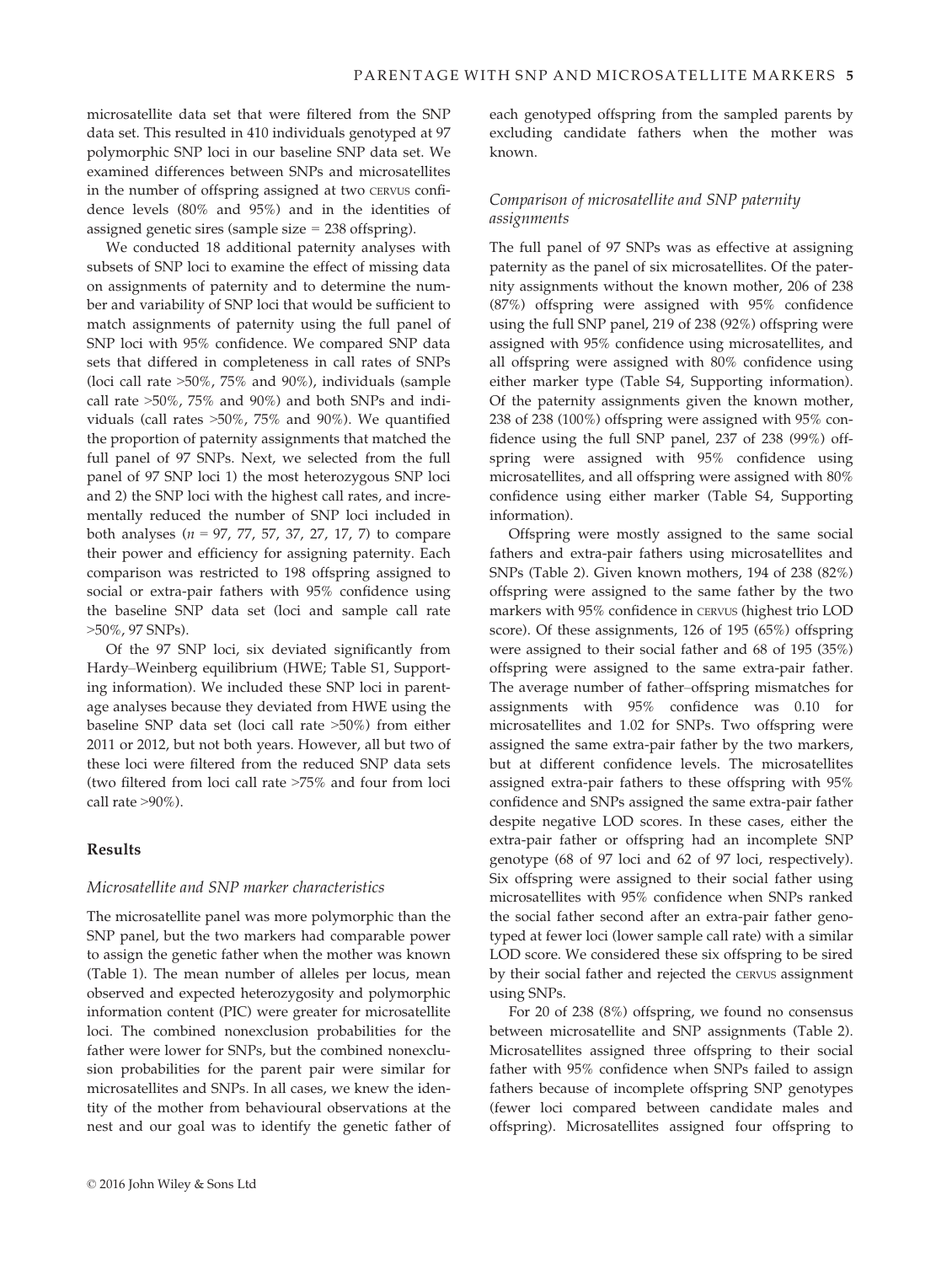| Marker panel    | Number<br>of loci | Mean<br>loci typed per locus | proportion Mean alleles |      | Mean $H_e$ Mean $H_o$ PIC |      | Nonexclusion<br>Mean probability<br>(first parent) | Nonexclusion<br>probability<br>(second parent) | Nonexclusion<br>probability<br>(parent pair) |
|-----------------|-------------------|------------------------------|-------------------------|------|---------------------------|------|----------------------------------------------------|------------------------------------------------|----------------------------------------------|
| Microsatellites | - 6               | 1.00                         | 18.92                   | 0.87 | 0.86                      | 0.86 | $1.9 \times 10^{-3}$                               | $1.1 \times 10^{-4}$                           | $1.3 \times 10^{-7}$                         |
| <b>SNPs</b>     | 97                | 0.96                         | 2.00                    | 0.22 | 0.19                      | 0.18 | $1.9 \times 10^{-2}$                               | $9.0 \times 10^{-5}$                           | $1.6 \times 10^{-7}$                         |

Table 1 Comparison of marker characteristics\* for microsatellites and single-nucleotide polymorphisms (SNPs) used for CERVUS paternity analyses from 172 adult black-throated blue warblers sampled during the 2011 and 2012 breeding seasons at Hubbard Brook

\*Mean alleles per locus, mean expected  $(H<sub>e</sub>)$  and observed  $(H<sub>o</sub>)$  heterozygosities, mean polymorphic information content (PIC) and combined nonexclusion probabilities.

Table 2 Comparison of the parentage assignments for 238 offspring using microsatellites or single-nucleotide polymorphisms (SNPs) and the corresponding mean number of locus mismatches. Assignments are separated by cases for which the two marker types were in agreement, disagreement or could not be resolved

|                                               |     | Mean number of locus<br>mismatches |             |  |
|-----------------------------------------------|-----|------------------------------------|-------------|--|
| CERVUS assignments                            |     | Microsatellites                    | <b>SNPs</b> |  |
| Agreements (same father)                      | 200 | 0.10                               | 1.02        |  |
| Disagreements                                 |     |                                    |             |  |
| Social father vs. no assignment               | 3   | $\mathcal{O}$                      |             |  |
| Extra-pair father vs.<br>no assignment (SNPs) | 4   | $\langle$                          |             |  |
| Extra-pair father (SNPs)<br>vs. no assignment | 9   |                                    | ⊂′          |  |
| Different extra-pair father                   | 4   | <2                                 |             |  |
| Unresolved                                    | 18  | 2.18                               | 2.33        |  |

extra-pair fathers when SNPs failed to assign fathers. In these cases, either the extra-pair father assigned by microsatellites had an incomplete SNP genotype or was ranked by SNPs after other extra-pair males, all with negative LOD scores. SNPs assigned nine offspring to extra-pair fathers with 95% confidence when microsatellites failed to assign fathers. In each case, all father–offspring mismatches at microsatellite loci were >2 and all candidate males had negative LOD scores. Behavioural data indicated that SNPs identified the most likely extrapair father. Two offspring were assigned different extrapair fathers by microsatellites and SNPs. The most likely identity of the extra-pair father was resolved using behavioural data for one offspring that was assigned with SNPs. For the second offspring, behavioural data could not resolve whether the microsatellite or SNP assignment was more likely.

For 18 of 238 (8%) offspring, no candidate male was a good genetic match with either marker type using our paternity assignment criteria (Table 2). We assumed these offspring to be sired by an unsampled extra-pair male. The average number of father–offspring mismatches for top-ranked fathers of unassigned offspring was 2.18 for microsatellites and 2.33 for SNPs.

Overall, CERVUS paternity assignments of 220 of 238 (92%) were in agreement using microsatellites and SNPs. In nine cases where microsatellites found no genetic match, SNPs were able to resolve the fathers of offspring with 95% confidence that we otherwise would have assumed to be sired by unsampled males. However, in seven cases where SNPs failed to assign fathers because of incomplete offspring or candidate male genotypes, microsatellites assigned fathers with 95% confidence. Thus, the performance of the full panel of 97 SNPs compared to the microsatellites depended on sample call rates across SNP loci.

# Comparison of paternity assignments with missing SNP data

Missing data in the SNP data sets influenced the assignment of paternity and the number of offspring compared in the paternity analyses. Increasing the filtering threshold of SNPs by call rate decreased the number of SNP loci compared and the mean error rate across loci (Table S3, Supporting information) with only minor reductions in the assignment of paternity with 95% confidence (Fig. 1). Increasing the filtering threshold of sample call rates by 75% and 90% reduced the number of offspring typed and compared by 5 and 14 offspring, respectively (Table S3, Supporting information), but increased concordance in parentage assignments between microsatellites and SNPs.

# Comparison of paternity assignments with different numbers and variability of SNP loci

A small number of heterozygous SNPs were adequate for assigning paternity, but relatively more SNP loci were necessary as the call rates of SNP loci decreased. A subset of 40 SNPs with a mean heterozygosity of 0.37 or 80 SNPs with a mean call rate of 0.97 had sufficient power for assigning paternity to 95% of offspring with known mothers (Fig. 2). Thus, a reduced SNP panel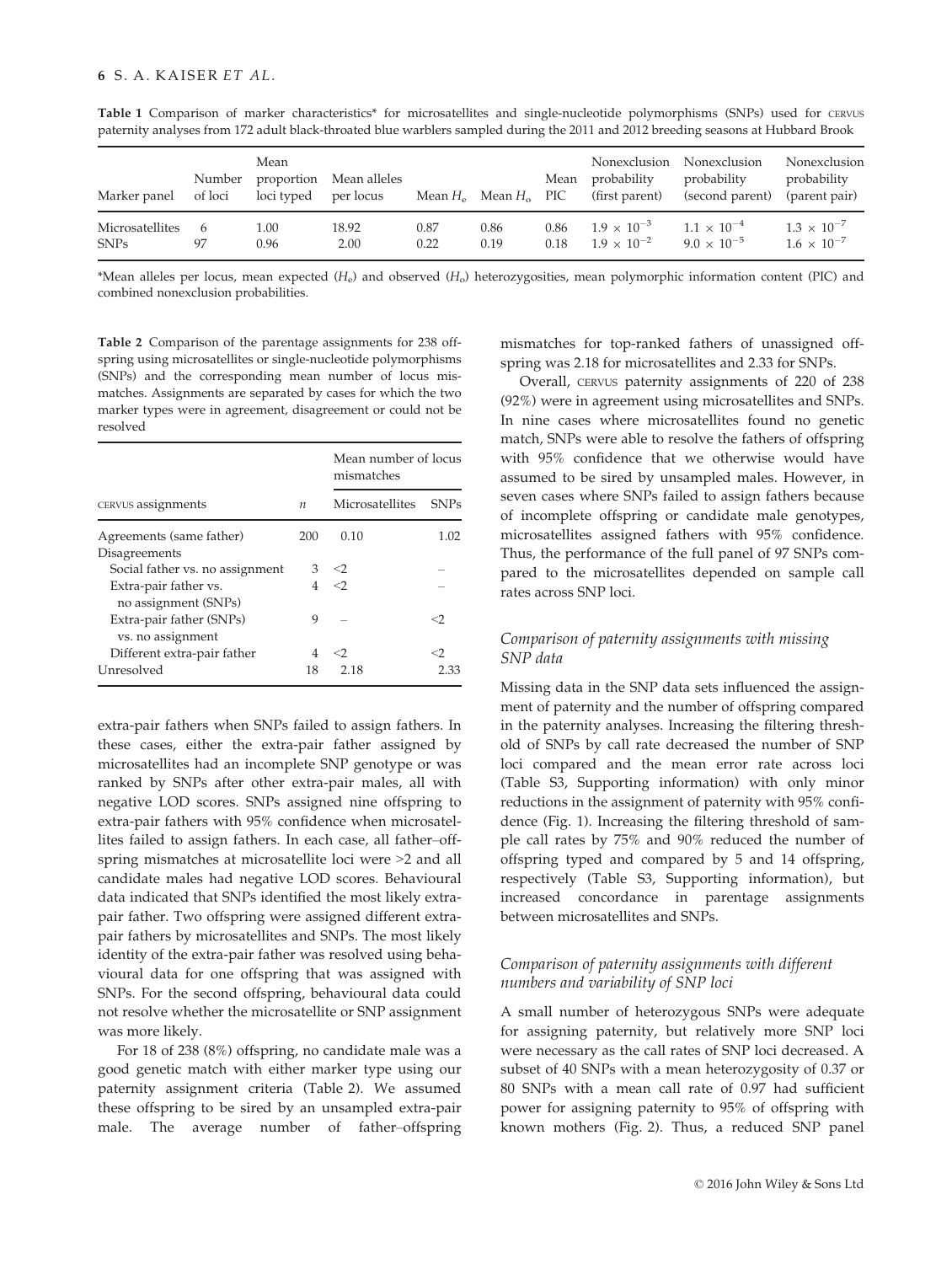

Fig. 1 Proportion of paternity assignments from SNP data sets that differed in completeness (loci call rate, solid line; sample call rate, dotted line; loci and sample call rates, dashed line) that matched assignments of 198 black-throated blue warbler offspring using the full panel of 97 SNPs with 95% confidence.

could be used for parentage analyses when the heterozygosity of SNPs is optimized over the call rate of SNPs.

#### Discussion

Single-nucleotide polymorphisms are preferred over microsatellite markers in studies inferring the evolutionary history of populations because of their known mutation patterns and low genotyping error rates (Brumfield et al. 2003). Yet, SNPs have only recently been applied to studies of parentage (e.g. Hess et al. 2015; Liu et al. 2016; Strucken et al. 2016). The power to assign parentage depends on the number of loci examined and their heterozygosity; more loci are necessary as heterozygosity declines (Miller et al. 2002; Morin et al. 2004). The few studies comparing the characteristics of SNPs and microsatellites for parentage assignment have mostly focused on domesticated species with low genetic diversity (e.g. Tokarska et al. 2009; Sellars 2014) or species with complex social and kin structures (e.g. Weinman et al. 2014). These systems are special cases that require a relatively large number of heterozygous loci to estimate parentage and relatedness and are not broadly applicable to socially monogamous systems—the most common mating system in birds and one observed in most taxa (Gowaty 1996). We show that 97 SNPs (mean  $H_0 = 0.19$ , mean alleles per locus = 2.00) had similar power to assign paternity as six microsatellites (mean  $H_0 = 0.86$ , mean alleles per locus = 18.92) in the socially monogamous black-throated blue warbler. Paternity assignments



Fig. 2 Proportion of paternity assignments from decreasing numbers of single-nucleotide polymorphisms (SNPs) with the highest heterozygosity (dashed line) and highest call rates (solid line) that matched assignments of 198 black-throated blue warbler offspring using the full panel of 97 SNPs with 95% confidence.

using SNPs or microsatellites were in agreement for 92% of the offspring. SNPs were marginally more effective at resolving parentage than microsatellites, but their performance decreased with missing data. We also show that by selecting the most heterozygous SNPs, 40 SNPs (mean  $H<sub>o</sub> = 0.37$ ) were sufficient for assigning paternity to the same proportion of offspring as the full panel of 97 SNPs.

Selecting SNP loci with high heterozygosity provides the greatest power for assigning parentage relative to microsatellite-based analyses (Krawczak 1999; Morin et al. 2004; Anderson & Garza 2006). For example, in a simulation study, Morin et al. (2004) found that 40–100 SNPs with a mean heterozygosity of 0.3 were needed to achieve a similar probability of paternal exclusion as 7–14 microsatellite loci with a mean heterozygosity of 0.75. Simulations of parentage in a population of European bison (Bison bonasus) with extremely low genetic diversity required 50–100 SNPs with a mean heterozygosity of 0.5 to assign paternity with 95% confidence as 17 microsatellite loci with a low mean heterozygosity of 0.3 (Tokarska et al. 2009). An empirical comparison of microsatellites and SNPs in a population of superb starlings (Lamprotornis superbus) with high kin structure found that 60 SNPs with a mean heterozygosity of 0.4 were sufficient for assigning paternity among highly related candidate fathers, but only when the social parents were identified in the analyses (Weinman et al. 2014). We examined a more general case for birds and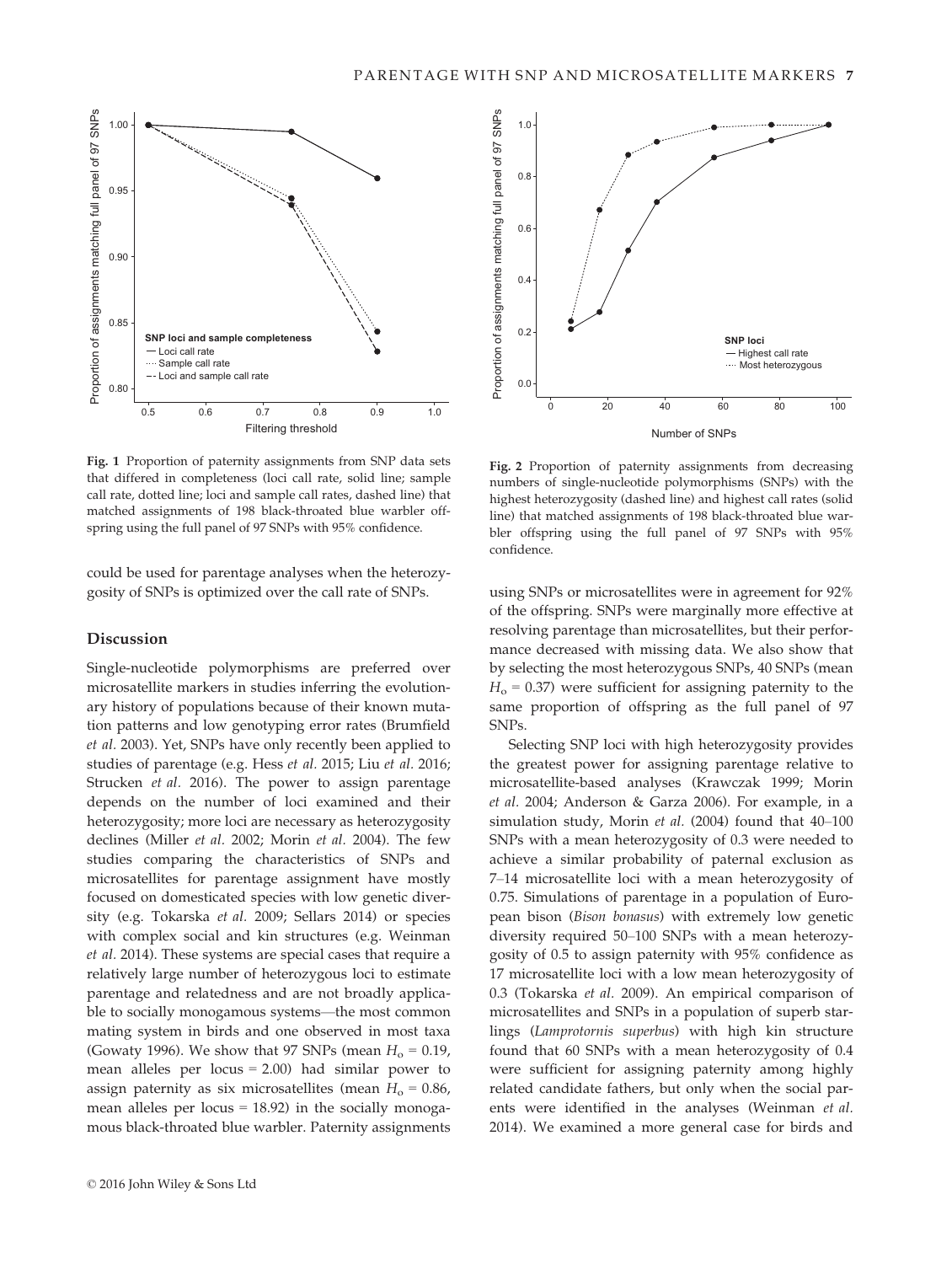found that 40 SNPs with a mean heterozygosity of 0.4 were adequate for assigning paternity in a socially monogamous bird population with known social parents. These results demonstrate that a small number of SNPs can be just as powerful as multiallelic microsatellites for assigning paternity when the heterozygosity of loci is considered.

The main factor reducing the accuracy of paternity assignments using SNP loci was missing data, which resulted in incomplete genotypes of offspring or candidate fathers. Missing data are a challenge in any application of high-throughput SNP genotyping (Nielsen et al. 2011; Toews et al. 2015). We developed a custom SNP genotyping assay to multiplex 60 loci per well using the Sequenom MassARRAY platform. This work was conducted in a specialized laboratory equipped with Sequenom technology; it was not possible to rerun failed individual PCRs for specific loci that were not called for a set of individuals. Comparison of paternity assignments made with increasing completeness of SNP loci indicated that filtering loci by a 75% call rate was sufficient for assigning paternity to the same proportion of offspring as the full panel of 97 SNPs. However, the proportion of offspring assigned and the accuracy of those assignments decreased when both SNP loci and samples were filtered by just a 50% call rate. Therefore, to maximize the number of offspring assigned with 95% confidence, we suggest first filtering samples by a 50% call rate and then filtering SNP loci by a 75% call rate.

The choice and methods to develop SNPs or microsatellites for studies of parentage should be made based on the scope of the study, while considering the advantages and limitations of each marker type and method of marker development. The initial costs are similar for isolating microsatellites using 454 pyrosequencing and for SNP discovery using next-generation sequencing (Abdelkrim et al. 2009; Helyar et al. 2011). The overall development time of microsatellites, including primer design and testing, screening for polymorphism, PCR optimization and genotyping by multiplexing, is substantially longer than the development time of a SNP genotyping assay with a panel of 100–200 SNPs. The disadvantage of SNP development is that SNP discovery requires bioinformatics training. The disadvantage of designing a SNP genotyping array is that it requires access to genotyping platforms such as Sequenom or Illumina BeadChips. We worked with a private facility to develop our Sequenom SNP panel, but academic core facilities also provide access to specialized software for assay design and equipment for SNP genotyping. Long-term studies in which new individuals will be added each year and studies that generate large sample sizes, such as selective breeding programmes, would benefit from the development of a SNP screening panel because of their high-throughput, repeatable genotyping. Studies that involve multiple laboratories would also benefit from SNP marker development because of their reproducibility and low genotyping error rates compared to microsatellites.

Several high-throughput sequencing methodologies now allow high-throughput and simultaneous SNP discovery and genotyping in any organism (Davey et al. 2011) for use in paternity and relatedness studies, including genotyping by sequencing (GBS; Dodds et al. 2015), restriction site-associated DNA sequencing (RAD-seq; Senn et al. 2013; Kess et al. 2016), transcriptome sequencing (Schunter et al. 2014), sequence capture (Mamanova et al. 2010), and whole genome resequencing. Appropriate SNPs can subsequently be used in high-throughput genotyping with or without the generation of a genotyping assay (Toews et al. 2015). We developed SNP markers from a transcriptome assembled using RNA-seq rather than these alternative methods because of the availability of fresh blood and tissue samples (necessary for RNA extraction), the absence of a reference genome for S. caerulescens and our desire for a repeatable SNP genotyping panel. Methods such as RAD-seq and GBS could provide a sufficient number of high-quality SNPs for a paternity project like the one we describe here; however, these methods do not necessarily sample the same loci across all individuals and require specialized library preps for each sample. RAD-seq and GBS methods generate data with high variation in coverage across individuals and loci, which can increase uncertainty in SNP calls and lower the repeatability in genotyping (Davey et al. 2011; Chen et al. 2014). To generate a SNP genotyping panel like the one described here, SNPs of interest must be surrounded by adequate flanking sequence for primer or probe design; such sequence is usually not generated by RAD-seq or GBS unless paired-end sequencing is conducted. Additionally, this limitation can be overcome if a reference genome, to which sequence reads can be mapped, is available. Given that reference genomes are available for a limited number of taxa, RNA-seq and transcriptome assembly or paired-end sequencing of RAD-seq or GBS data are currently the best options for SNP discovery for paternity studies.

The primary advantage of SNPs is that their mutation and evolution are better understood than microsatellites, which makes SNP markers useful for applications in population genetics (Brumfield et al. 2003; Morin et al. 2004). The mutational process for microsatellites is complex, making microsatellites unsuitable for many population genetic analyses (Ellegren 2000; Schlötterer 2000). In addition, given current technologies, SNPs can be genotyped in a more cost-effective and high-throughput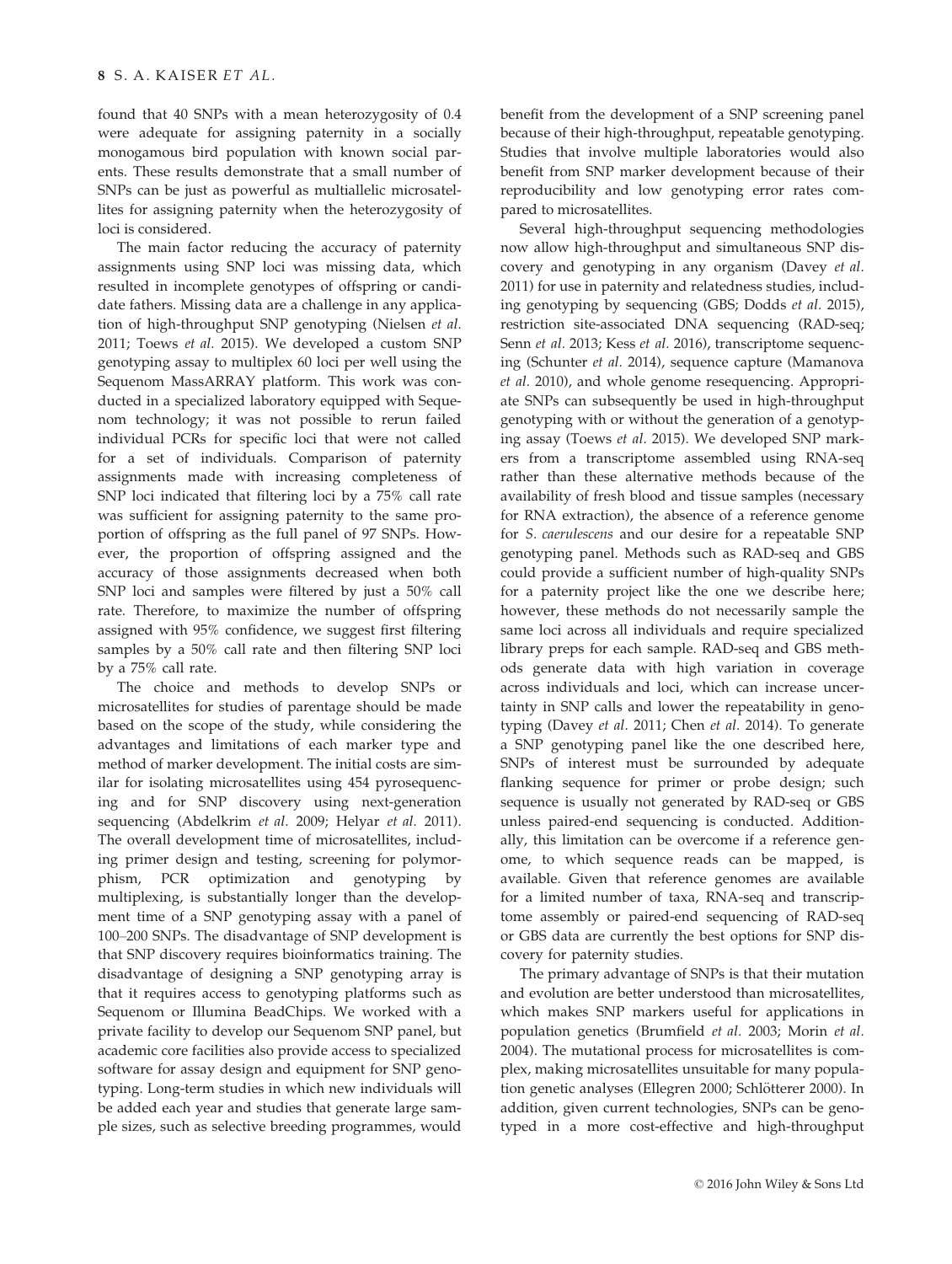manner. However, because SNP discovery is typically performed with a smaller sample of individuals, studies using SNP genotyping arrays need to consider ascertainment bias (Brumfield et al. 2003; Clark et al. 2005). For example, using SNPs discovered in individuals from the northern population of black-throated blue warblers could downwardly bias estimates of genetic diversity in the southern population, which may have expanded from a separate glacial refugium (Davis et al. 2006; Grus et al. 2009). Ascertainment bias is not a big issue for paternity analyses, but is a nontrivial consideration if a single panel of SNP markers is applied to multiple types of studies, especially those that use allele frequencies to infer demography or selection (Morin et al. 2004). Fortunately, it is often possible to correct for ascertainment bias (Nielsen et al. 2004).

SNPs are rapidly replacing microsatellites in population studies as their development becomes more efficient and less expensive for nonmodel species. We generated a large panel of genomewide SNPs from the transcriptome of the black-throated blue warbler assembled using RNA-seq and developed a high-throughput SNP genotyping assay on the Sequenom MassArray. We demonstrate that a small number of heterozygous SNPs are as powerful as polymorphic microsatellites for assigning paternity in a socially monogamous songbird. The main drawback to the SNP genotyping assay used in this study was that missing data resulted in incomplete genotypes, which affected the ability of SNPs to resolve parentage in a few cases. This could be overcome by using an alternative genotyping platform or by genotyping a larger number of SNPs, especially as methods to increase the number of multiplexed SNP loci improve. The development of SNP markers is advantageous for simultaneously addressing a variety of ecological and evolutionary questions. However, practical considerations, such as the method of SNP development and ascertainment bias, should be carefully considered if a single panel of markers is applied to multiple populations.

#### Acknowledgements

We are grateful to D. Bonter, A. Patterson, N. Mason, volunteers at the Braddock Bay Bird Observatory and the field technicians at Hubbard Brook who contributed their efforts to this study. We thank B. Butcher and K. Grabenstein for assistance in the laboratory and I. Lovette and L. Stenzler for technical advice on microsatellite and SNP genotyping. This research was supported by US National Science Foundation grants awarded to Cornell University (0640470), the Smithsonian Institution (0640732) and Wellesley College (064082300). This research is a contribution of the Hubbard Brook Ecosystem Study, part of the Long-Term Ecological Research network supported by the US National Science Foundation.

#### References

- Abdelkrim J, Robertson BC, Stanton J-AL, Gemmell NJ (2009) Fast, costeffective development of species-specific microsatellite markers by genomic sequencing. BioTechniques, 46, 185–192.
- Anderson EC, Garza JC (2006) The power of single-nucleotide polymorphisms for large-scale parentage inference. Genetics, 172, 2567–2582.
- Avise JC (ed.) (1994) Molecular Markers, Natural History and Evolution. Chapman & Hall, New York.
- Avise JC, Jones AG, Walker D, DeWoody JA (2002) Genetic mating systems and reproductive natural histories of fishes: lessons for ecology and evolution. Annual Review of Genetics, 36, 19–45.
- Backström N, Fagerberg S, Ellegren H (2008) Genomics of natural bird populations: a gene-based set of reference markers evenly spread across the avian genome. Molecular Ecology, 17, 964–980.
- Brumfield RT, Beerli P, Nickerson DA, Edwards SV (2003) The utility of single nucleotide polymorphisms in inferences of population history. Trends in Ecology & Evolution, 18, 249–256.
- Camacho C, Coulouris G, Avagyan V et al. (2009) BLAST+: architecture and applications. BMC Bioinformatics, 10, 421.
- Chen N, Van Hout CV, Gottipati S, Clark AG (2014) Using Mendelian inheritance to improve high-throughput SNP discovery. Genetics, 198, 847–857.
- Clark AG, Hubisz MJ, Bustamante CD, Williamson SH, Nielsen R (2005) Ascertainment bias in studies of human genome-wide polymorphism. Genome Research, 15, 1496–1502.
- Cockburn A (2006) Prevalence of different modes of parental care in birds. Proceedings of the Royal Society B: Biological Sciences, 273, 1375–1383.
- Coleman SW, Jones AG (2011) Patterns of multiple paternity and maternity in fishes. Biological Journal of the Linnean Society, 103, 735–760.
- Cramer ERA, Hall ML, de Kort SR, Lovette IJ, Vehrencamp SL (2011) Infrequent extra-pair paternity in the banded wren, a synchronously breeding tropical passerine. Condor, 113, 637–645.
- Davey JW, Hohenlohe PA, Etter PD et al. (2011) Genome-wide genetic marker discovery and genotyping using next-generation sequencing. Nature Reviews Genetics, 12, 499–510.
- Davis LA, Roalson EH, Cornell KL, McClanahan KD, Webster MS (2006) Genetic divergence and migration patterns in a North American passerine bird: implications for evolution and conservation. Molecular Ecology, 15, 2141–2152.
- Dawson DA, Ball AD, Spurgin LG et al. (2013) High-utility conserved avian microsatellite markers enable parentage and population studies across a wide range of species. BMC Genomics, 14, 176–197.
- DePristo MA, Banks E, Poplin R et al. (2011) A framework for variation discovery and genotyping using next-generation DNA sequencing data. Nature Genetics, 43, 491–498.
- Dodds KG, McEwan JC, Brauning R et al. (2015) Construction of relatedness matrices using genotyping-by-sequencing data. BMC Genomics, 16, 1047–1061.
- Ellegren H (2000) Microsatellite mutations in the germline: implications for evolutionary inference. Trends in Genetics, 16, 551–558.
- Ellegren H (2004) Microsatellites: simple sequences with complex evolution. Nature Reviews Genetics, 5, 435–445.
- Ellegren H (2010) Evolutionary stasis: the stable chromosomes of birds. Trends in Ecology & Evolution, 25, 283–291.
- Fernández ME, Goszczynski DE, Lirón JP et al. (2013) Comparison of the effectiveness of microsatellites and SNP panels for genetic identification, traceability and assessment of parentage in an inbred Angus herd. Genetics and Molecular Biology, 36, 185–191.
- Freeland JR, Petersen SD, Kirk H (eds.) (2011) Molecular Ecology. John Wiley & Sons, Chichester.
- Gabriel S, Ziaugra L, Tabbaa D (2009) SNP genotyping using the Sequenom MassARRAY iPLEX platform. Current Protocols in Human Genetics, 60, 2.12.1–2.12.16.
- Garvin MR, Saitoh K, Gharrett AJ (2010) Application of single nucleotide polymorphisms to non-model species: a technical review. Molecular Ecology Resources, 10, 915–934.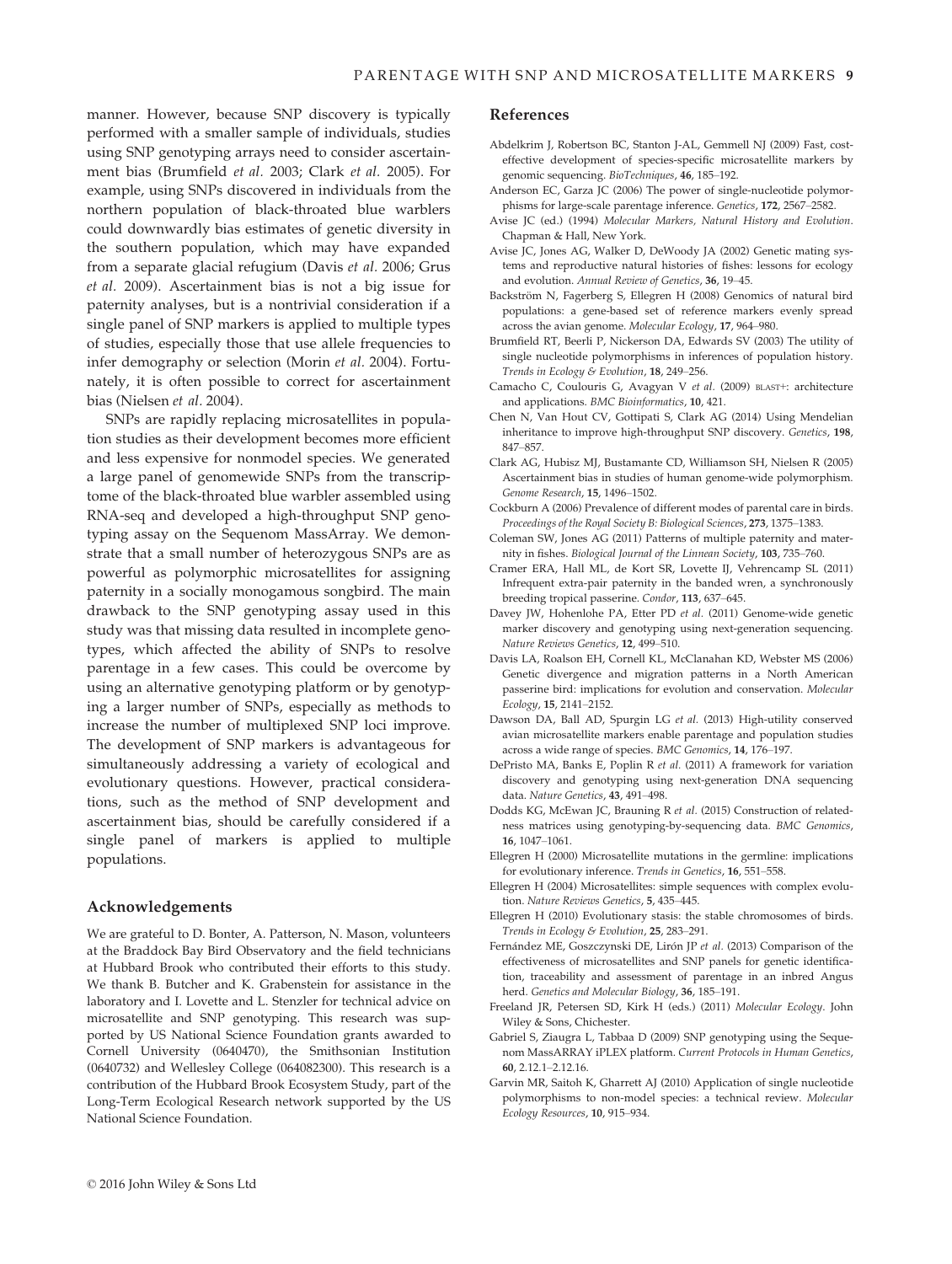#### 10 S. A. KAISER ET AL.

- Glaubitz JC, Rhodes OE, Dewoody JA (2003) Prospects for inferring pairwise relationships with single nucleotide polymorphisms. Molecular Ecology, 12, 1039–1047.
- Gowaty PA (1996) Battles of the sexes and origins of monogamy. In: Partnership in Birds: The Study of Monogamy (ed. Black JM), pp. 21–52. Oxford University Press, Oxford.
- Grabherr MG, Haas BJ, Yassour M et al. (2011) Full-length transcriptome assembly from RNA-Seq data without a reference genome. Nature Biotechnology, 29, 644–652.
- Griffith SC, Owens IPF, Thuman KA (2002) Extra pair paternity in birds: a review of interspecific variation and adaptive function. Molecular Ecology, 11, 2195–2212.
- Grus WE, Graves GR, Glenn TC (2009) Geographic variation in the mitochondrial control region of black-throated blue warblers (Dendroica caerulescens). Auk, 126, 198–210.
- Haas BJ, Papanicolaou A, Yassour M et al. (2013) De novo transcript sequence reconstruction from RNA-seq using the Trinity platform for reference generation and analysis. Nature Protocols, 8, 1494–1512.
- Hauser L, Baird M, Hilborn R, Seeb LW, Seeb JE (2011) An empirical comparison of SNPs and microsatellites for parentage and kinship assignment in a wild sockeye salmon (Oncorhynchus nerka) population. Molecular Ecology Resources, 11, 150-161.
- Heaton MP, Harhay GP, Bennett GL et al. (2002) Selection and use of SNP markers for animal identification and paternity analysis in U.S. beef cattle. Mammalian Genome, 13, 272–281.
- Helyar SJ, Hemmer-Hansen J, Bekkevold D et al. (2011) Application of SNPs for population genetics of nonmodel organisms: new opportunities and challenges. Molecular Ecology Resources, 11, 123–136.
- Hess JE, Campbell NR, Docker MF et al. (2015) Use of genotyping by sequencing data to develop a high-throughput and multifunctional SNP panel for conservation applications in Pacific lamprey. Molecular Ecology Resources, 15, 187–202.
- Holmes RT (2007) Understanding population change in migratory songbirds: long-term and experimental studies of Neotropical migrants in breeding and wintering areas. Ibis, 149, 2–13.
- Holmes RT (2011) Avian population and community processes in forest ecosystems: long-term research in the Hubbard Brook Experimental Forest. Forest Ecology and Management, 262, 20–32.
- Holmes RT, Rodenhouse NL, Sillett TS (2005) Black-throated blue warbler (Setophaga caerulescens), No. 87. In: The Birds of North America Online (ed. Poole A). The Cornell Lab of Ornithology, Ithaca.
- Jetz W, Rubenstein DR (2011) Environmental uncertainty and the global biogeography of cooperative breeding in birds. Current Biology, 21, 72– 78.
- Kaiser SA, Sillett TS, Risk BB, Webster MS (2015) Experimental food supplementation reveals habitat-dependent male reproductive investment in a migratory bird. Proceedings of the Royal Society B: Biological Sciences, 282, 20142523.
- Kalinowski ST, Taper ML, Marshall TC (2007) Revising how the computer program CERVUS accommodates genotyping error increases success in paternity assignment. Molecular Ecology, 16, 1099–1106.
- Kess T, Gross J, Harper F, Boulding EG (2016) Low-cost ddRAD method of SNP discovery and genotyping applied to the periwinkle Littorina saxatilis. Journal of Molluscan Studies, 82, 104-109.
- Krawczak M (1999) Informativity assessment for biallelic single nucleotide polymorphisms. Electrophoresis, 20, 1676–1681.
- Labuschagne C, Nupen L, Kotze A, Grobler PJ, Dalton DL (2015) Assessment of microsatellite and SNP markers for parentage assignment in ex situ African Penguin (Spheniscus demersus) populations. Ecology and Evolution, 5, 4389–4399.
- Li H, Durbin R (2009) Fast and accurate short read alignment with Burrows–Wheeler transform. Bioinformatics, 25, 1754–1760.
- Liu S, Palti Y, Gao G, Rexroad CE (2016) Development and validation of a SNP panel for parentage assignment in rainbox trout. Aquaculture, 452, 178–182.
- Lohse M, Bolger AM, Nagel A et al. (2012) RobiNA: a user-friendly, integrated software solution for RNA-Seq-based transcriptomics. Nucleic Acids Research, 40, W622–W627.
- Mamanova L, Coffey AJ, Scott CE et al. (2010) Target-enrichment strategies for next-generation sequencing. Nature Methods, 7, 111–118.
- Marshall TC, Slate J, Kruuk LE, Pemberton JM (1998) Statistical confidence for likelihood-based paternity inference in natural populations. Molecular Ecology, 7, 639–655.
- Marth G, Yeh R, Minton M et al. (2001) Single-nucleotide polymorphisms in the public domain: how useful are they? Nature Genetics, 27, 371–372.
- Mason NA, Taylor SA (2015) Differentially expressed genes match bill morphology and plumage despite largely undifferentiated genomes in a Holarctic songbird. Molecular Ecology, 24, 3009–3025.
- Miller CR, Joyce P, Waits LP (2002) Assessing allelic dropout and genotype reliability using maximum likelihood. Genetics, 160, 357–366.
- Morin PA, Luikart G, Wayne RK (2004) SNPs in ecology, evolution and conservation. Trends in Ecology & Evolution, 19, 208–216.
- Nielsen R, Hubisz MJ, Clark AG (2004) Reconstituting the frequency spectrum of ascertained single-nucleotide polymorphism data. Genetics, 168, 2373–2382.
- Nielsen R, Paul JS, Albrechtsen A, Song YS (2011) Genotype and SNP calling from next-generation sequencing data. Nature Reviews Genetics, 12, 443–451.
- Pompanon F, Bonin A, Bellemain E, Taberlet P (2005) Genotyping errors: causes, consequences and solutions. Nature Reviews Genetics, 6, 847– 859.
- Ranade K, Chang MS, Ting CT et al. (2001) High-throughput genotyping with single nucleotide polymorphisms. Genome Research, 11, 1262– 1268.
- Rengmark AH, Slettan A, Skaala Ø, Lie Ø, Lingaas F (2006) Genetic variability in wild and farmed Atlantic salmon (Salmo salar) strains estimated by SNP and microsatellites. Aquaculture, 253, 229–237.
- Roberts JD, Byme PG (2011) Polyandry, sperm competition, and the evolution of anuran amphibians. Advances in the Study of Behavior, 43, 1–53.
- Schlötterer C (2000) Evolutionary dynamics of microsatellite DNA. Chromosoma, 109, 365–371.
- Schunter C, Garza JC, MacPherson E, Pascual M (2014) SNP development from RNA-seq data in a nonmodel fish: how many individuals are needed for accurate allele frequency prediction? Molecular Ecology Resources, 14, 157–165.
- Sellars MJ (2014) Comparison of microsatellite and SNP DNA markers for pedigree assignment in Black Tiger shrimp. Aquaculture, 45, 417– 426.
- Senn H, Ogden R, Cezard T et al. (2013) Reference-free SNP discovery for the Eurasian beaver from restriction site–associated DNA paired-end data. Molecular Ecology, 22, 3141–3150.
- Smit AFA, Hubley R, Green P (2015) RepeatMasker Open-4.0. Available from<http://www.repeatmasker.org>.
- Smith SB, Webster MS, Holmes RT (2005) The heterozygosity theory of extra-pair mate choice in birds: a test and a cautionary note. Journal of Avian Biology, 36, 146–154.
- Strucken EM, Lee SH, Lee HK et al. (2016) How many markers are enough? Factors influencing parentage testing in different livestock populations. Journal of Animal Breeding and Genetics, 133, 13–23.
- Toews DPL, Campagna L, Taylor SA et al. (2015) Genomic approaches to understanding population divergence and speciation in birds. Auk, 133, 13–30.
- Tokarska M, Marshall T, Kowalczyk R et al. (2009) Effectiveness of microsatellite and SNP markers for parentage and identity analysis in species with low genetic diversity: the case of European bison. Heredity, 103, 326–332.
- Uller T, Olsson M (2008) Multiple paternity in reptiles: patterns and processes. Molecular Ecology, 17, 2566–2580.
- Vignal A, Milan D, SanCristobal M, Eggen A (2002) A review on SNP and other types of molecular markers and their use in animal genetics. Genetics Selection Evolution, 34, 275–305.